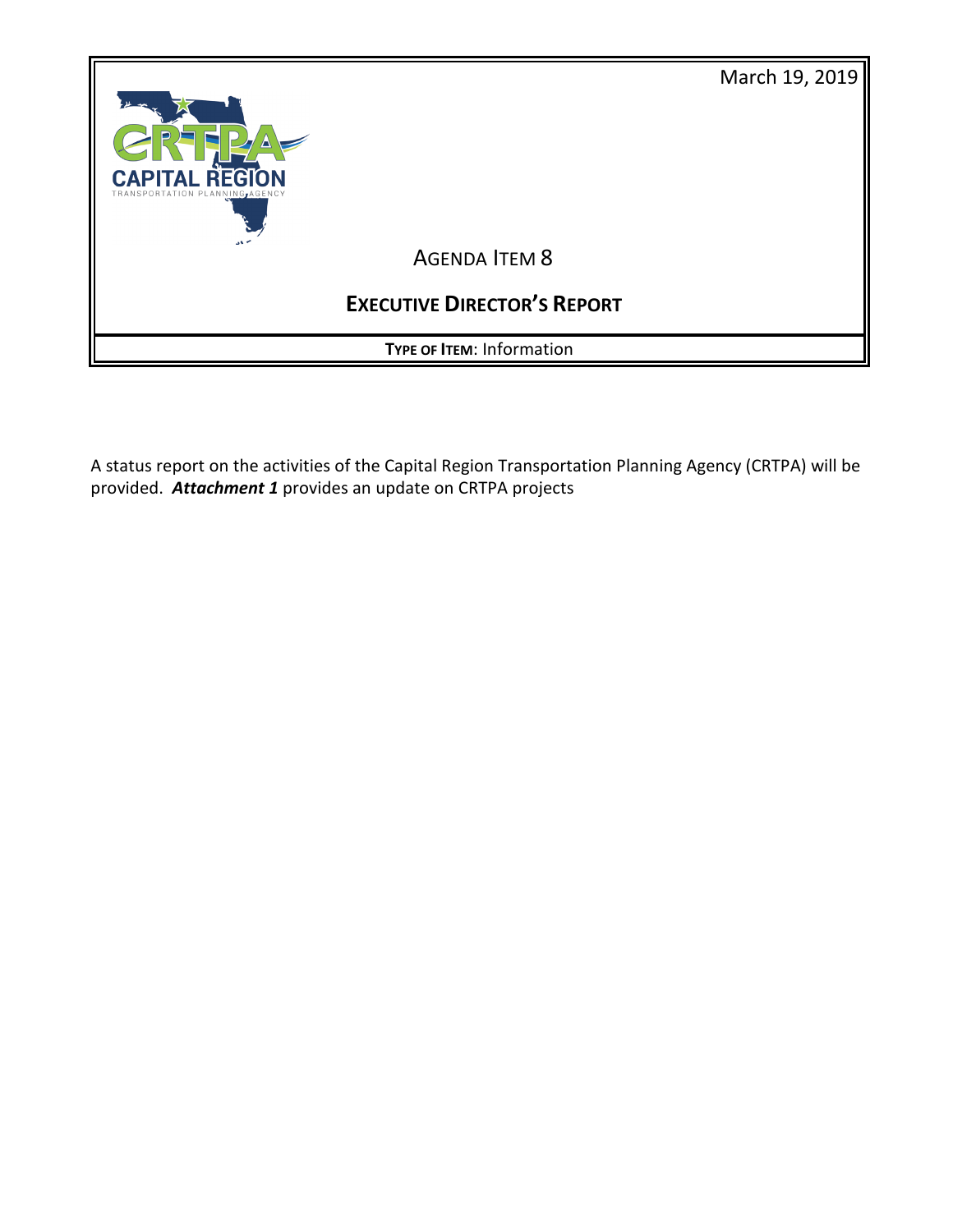# **ATTACHMENT 1**



## **PROJECT STATUS REPORT MARCH 2019**

## PLANNING ROJECTS

#### **Southwest Area Transportation Plan**

- Met with the South Lake Bradford Road neighborhood association on February 14
- Draft Orange Avenue Recommendations Report completed (April CRTPA meeting).
- Final Orange Avenue Report May/June 2019
- Area-wide meeting in May 2019.
- Draft Springhill Road, North Lake Bradford Road and South Lake Bradford Road in June 2019.

## **Leon County Bicycle and Pedestrian Master Plan (BPMP)**

- Data Collection Completed
- Looking to add public input opportunities during local Bike Month events (March)
- Community Open House April/May 2019
- Draft BPMP June 2019

## **CRTPA 2045 Regional Mobility Plan (RMP)**

- Consultant Selection February 2019
- Contract Executed April 2019
- Kick-off at CRTPA meeting June 2019

## **Midtown Phase II**

- Initiated in October 2018
- Project initiated in Public involvement phase of Midtown effort
- Extensive coordination with all efforts on-going in Midtown area
- Held local agency stakeholder meeting on February 25
- Kick-off at March 2019 CRTPA Meeting
- Projected Completion March 2020

## **US 27 Assessment – Downtown Havana (US 27)**

- Project initiated in December 2018
- Evaluating "road diet" opportunity in Havana along US 27 between 5<sup>th</sup> Avenue and 9<sup>th</sup> Avenue
- Coordination with the Town of Havana and FDOT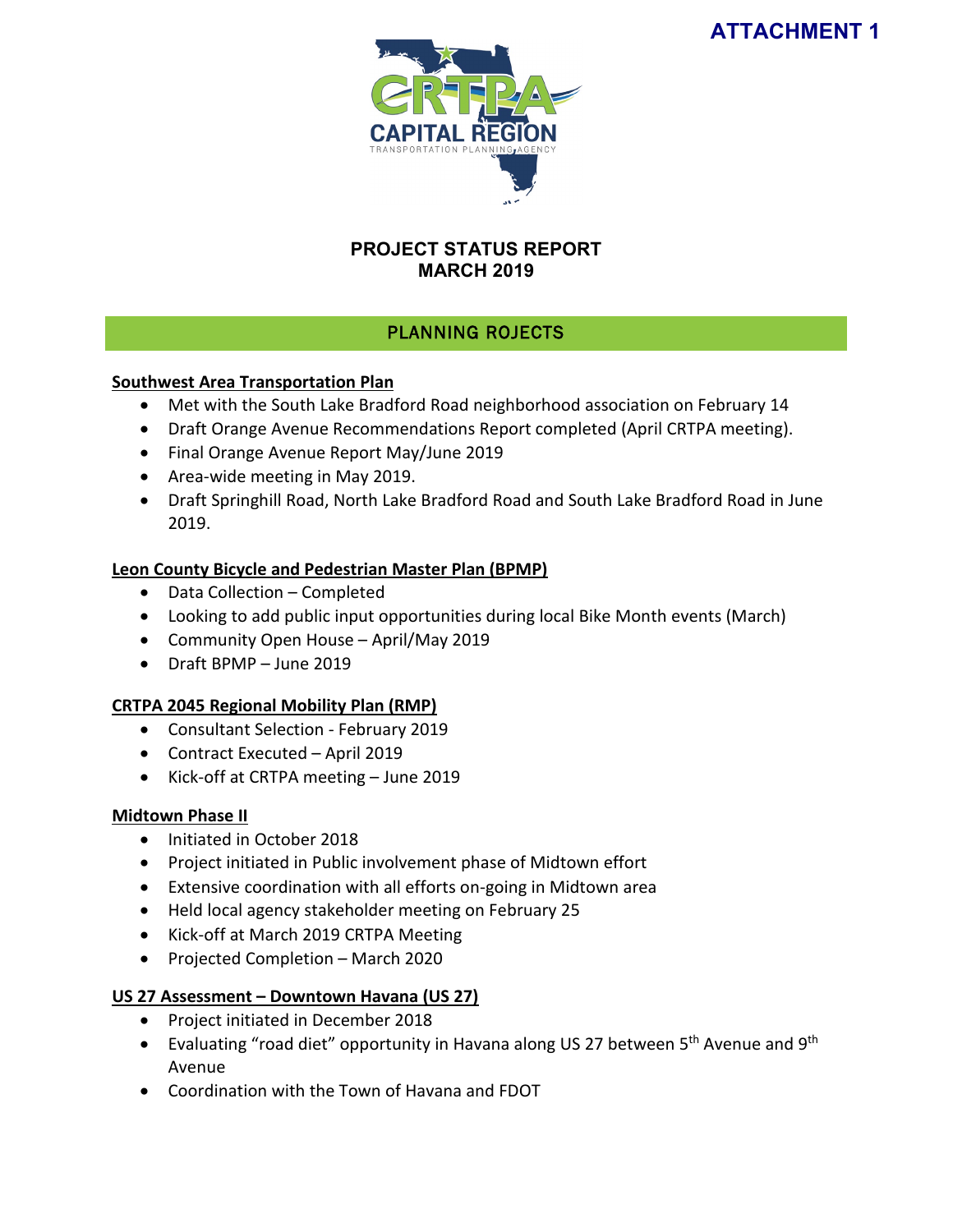- Draft Report March 2019
- Final Recommendations Fall 2019

## **Jefferson County Trail**

- Initiated in October 2018
- Determining location of potential linkage between Jefferson County Middle/High School and existing trail
- Project Completion Fall 2019

## **Corridor Reviews**

## Pensacola Street (Capital Circle, SW to Appleyard Drive)

- Initiated in January 2018
- Operational Analysis to determine capacity constraints and opportunities.
- Presented at February 2019 CRTPA meeting
- Prepared for incorporation into 2045 LRTP

## Tharpe Street (Capital Circle, NW to Ocala Road)

- Initiated in January 2018
- Operational Analysis to determine capacity constraints and opportunities.
- Presented at February 2019 CRTPA meeting
- Forwarded in Blueprint Intergovernmental Agency

## South Adams Street (Orange Avenue to Bronough/Duval)

- Initiated in January 2019
- Operational Analysis to determine capacity constraints and opportunities.
- Completion January 2020

## Bannerman Road (N. Meridian to Thomasville Road)

- Initiated in December 2018
- Operational Analysis to determine capacity constraints and opportunities.
- Completion August 2019

## MAJOR CONSTRUCTION PROJECTS

## **Capital Circle, SW (Orange Avenue to Springhill Road)**

- Widen to six lanes
- Construction Scheduled for FY 2022 (Deferred one year due to allocation adjustments \$55M)

## **Capital Circle, SW (Springhill Road to Crawfordville Road)**

- Widen to six lanes.
- Right of Way scheduled for FY 19 (\$4.75M) and FY 20 (\$3M)
- Construction scheduled for FY 24 (Deferred two years due to allocation adjustments \$34M)